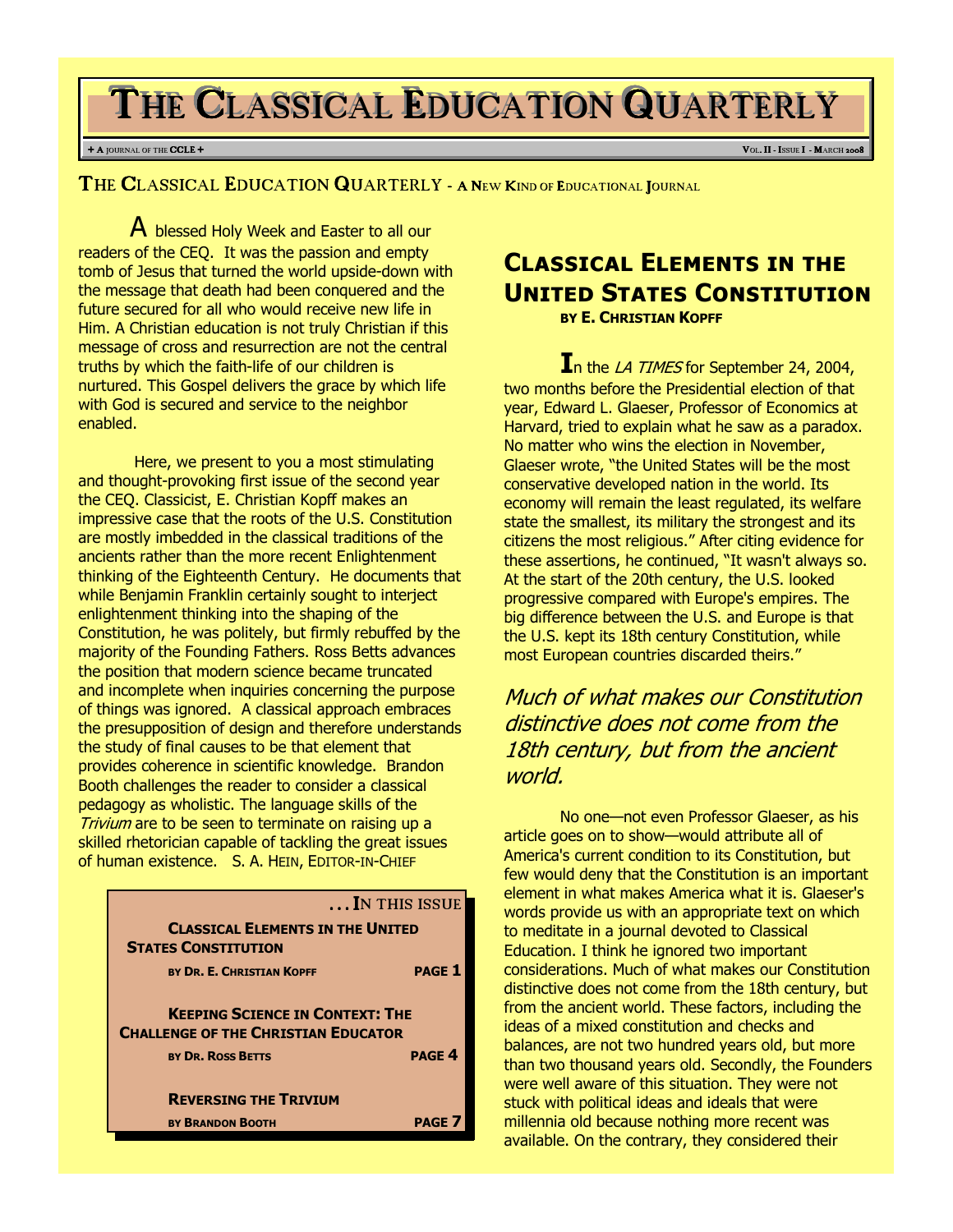#### 2 + A journal of the CCLE + Vol. II - Issue I - March 2008

antiquity a mark of their quality and validity.

The Framers of the Constitution were not modifying a modern theory, but returning to the historical models of checks and balances of the Roman republic . . .

Scholars defend the essentially Enlightenment character of the Founding by pointing out that many state constitutions explicitly mention the doctrine of balance and separation of powers that was theorized in the 18th century by Montesquieu in his influential Spirit of the Laws (1748). The US Constitution, however, institutes what we now call a system of "checks and balances," defended by James Madison in Federalist 47. As historian Jack Rakove explains, the Constitution "sought to preserve the balance and equilibrium of the departments of government not by separating them rigidly, but rather by giving each institution peculiar means of self-defense and by varying the modes of their appointment and their tenure in office." Rakove is right here, but not when he goes on to write, "In this revised form, separation of powers came to replace the older theory of 'mixed government.'"(Rakove, 117) The Framers of the Constitution were not modifying a modern theory, but returning to the historical models of checks and balances of the Roman republic, as recorded by Livy and theorized by Polybius and Cicero.

When the convention called in 1787 to revise the Articles of Confederation decided to ignore its charge and write a new constitution, the delegates began by debating the structure of the legislature. Should it be unicameral, as delegate Benjamin Franklin hoped and the Enlightenment philosopher Turgot had argued in print, or bicameral, like the influential constitution of Massachusetts, whose author, John Adams, was American ambassador to the Court of St. James in distant London? Adams wrote the first volume of his Defense of the Constitutions of Government of the United States to defend the bicameralism of the state constitutions against Turgot and Franklin. He devoted many pages to Polybius VI, the locus classicus for the role of checks and balances in Rome's constitution. Published in January 1787, the first volume crossed the Atlantic by March and was reprinted several times before the Convention opened on May 25. As Gilbert Chinard saw, "Even a casual glance at the records of the Federal Convention will show that Adams' book was used as a sort of repertory by many

speakers, who found in it a confirmation of their views, and chiefly convenient illustrations and precedents." (Chinard 1933, 212)

The situation was not lost on Benjamin Franklin, who saw his dreams of a highly centralized government and unicameral legislature disappearing before Adams's arguments and the prestige of the Classical Tradition. Before the first week was over, on Thursday, May 31, according to Madison's notes, "The 3rd. Resolution, 'that the national legislature ought to consist of two branches,' was agreed to without debate or dissent, except that of Pennsylvania, given probably from complaisance to Doctor Franklin who was understood to be partial to a single House of Legislation." (Farrand, 48)

 The month of June went by, filled with classical citations. At last, on June 28, Franklin had had enough. Most of that day and the day before had been spent listening to Luther Martin of Maryland, who defended with frequent references to the ancient world the view that while representation in the House should be based on a state's population, every state should have an equal number of Senators. Madison, who had stopped his usual assiduous note-taking in disgust at the length and content of Martin's speech, rose to object: "There has been much fallacy in the arguments advanced by the gentleman from Maryland." Heated squabbling ensued and finally Franklin rose to speak. We know what he said because he gave a copy of his remarks, which were far from extemporaneous, to Madison to insert into his record of the proceedings of the convention.

> We indeed seem to feel our own want of political wisdom, since we have been running about in search of it. We have gone back to ancient history for models of Government, and examined the different forms of those Republics which having been formed with the seeds of their own dissolution now no longer exist. And we have viewed Modern States all round Europe, but find none of their Constitutions suitable to our circumstances. In this situation of this Assembly, groping as it were in the dark to find political truth, and scarce able to distinguish it when presented to us, how has it happened, Sir, that we have not hitherto once thought of humbly applying to the Father of lights to illuminate our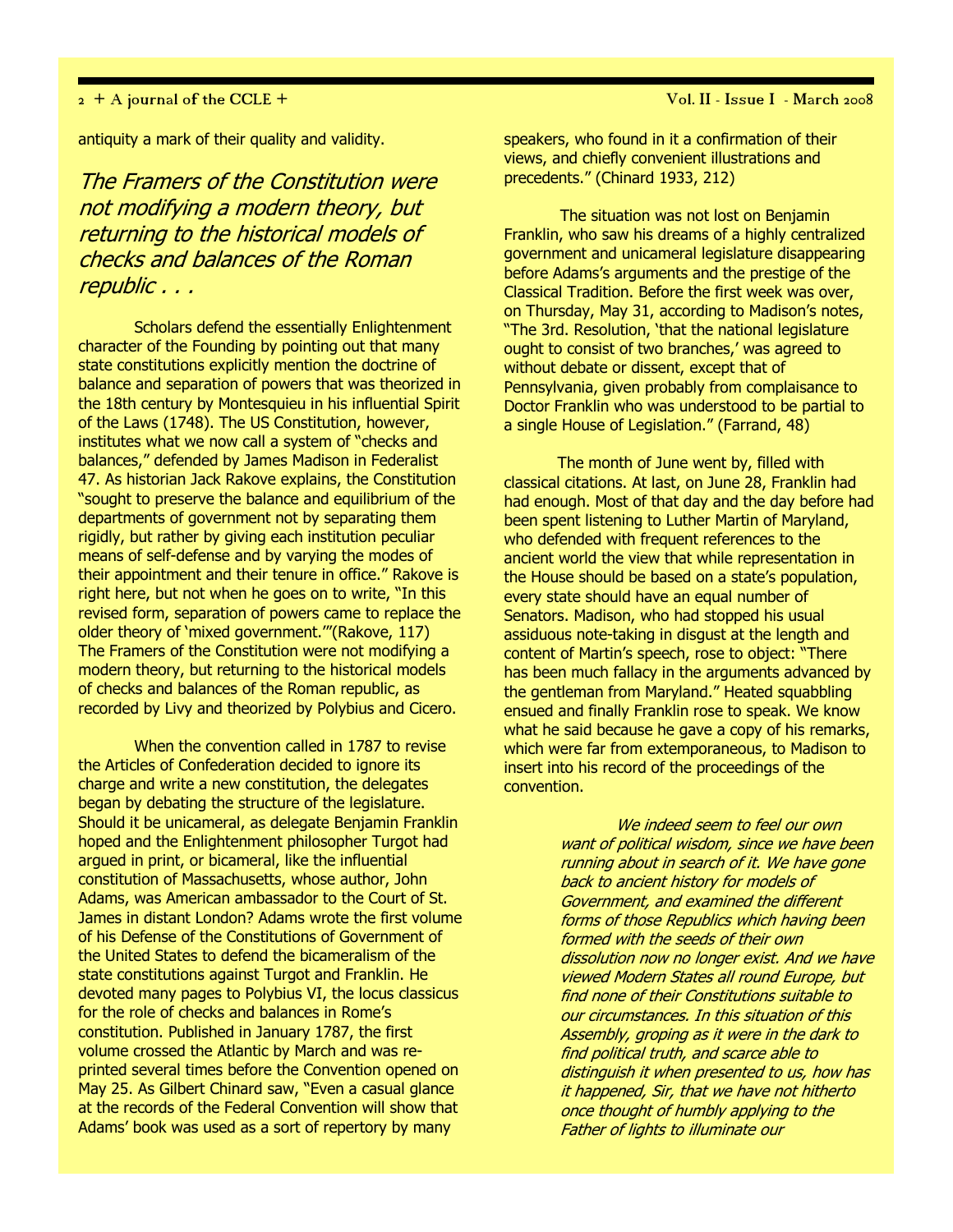$\frac{1}{3}$  + A journal of the CCLE +  $\frac{1}{3}$  + A journal of the CCLE +

### understandings? (Farrand, 451-2)

After more pious reflections Franklin moved that the local clergy be invited to begin each day's deliberations with prayer. He was asking the delegates to ignore the lessons of history and especially of classical antiquity and trust to their own lucubrations to create the new constitution. For Franklin, the Father of Lights had a different and better lesson to teach than the Author of History, with whom He is sometimes confused. Hamilton and several others tried to squelch the resolution. "After several unsuccessful attempts for silently postponing the matter by adjourning," wrote Madison, "the adjournment was at length carried, without any vote on the motion." (Farrand, 453-8)

Classical political thought provided the ideas and patterns used by the Framers in their deliberations—for example, that government is best understood as the rule of the one, the few, and the many; and the best government is a mixture of all three.

The power of the classical tradition over the Framers was so great that they denied the courtesy of a vote to a motion from the Convention's most distinguished member, Benjamin Franklin. This, however, is not the whole story. Although Madison's notes are usually the fullest, in this case, his disgust with Luther Martin led him to ignore an important point, preserved in the laconic jotting of William Patterson of New Jersey: "Amphictyonic Council of Greece represented by two from each town—who were notwithstanding the disproportions of the towns equal—Rollins Ancient History 4 vol. pa.79." (Farrand, 459) "Who would have thought," Gilbert Chinard wrote, "unless such positive texts were produced, that the limitation of two senators for each state might perhaps be traced to the Amphictyonic Council of Greece." (Chinard 1940, 49) Rather, I would say, who can deny that the documentary record proves that the Amphictyonic League provided the precedent for the idea of two senators from each state? Who can fail to be impressed that this happened in the face of the vigorous objections of James Madison and the weary protests of Benjamin Franklin? Such was the hold that the classical tradition had on the minds of the Framers.

Classical political thought provided the ideas and patterns used by the Framers in their

deliberations—for example, that government is best understood as the rule of the one, the few, and the many; and the best government is a mixture of all three. Many since Turgot and Franklin have argued that Americans should ignore this view of government, which is based on ancient Greek and Latin practice and reflection, but, so far, in vain.

John Adams wrote his old friend, Dr. Benjamin Rush on June 19, 1789, "I should as soon think of closing all my window shutters to enable me to see as of banishing the Classicks to improve Republican ideas." (Butterfield, 518, n.2) The Framers of the Constitution agreed. They knew that citizenship was a legacy from the ancient world, and free government was safest when founded on a mixed constitution guarded by a system of checks and balances. The traditions they knew and valued are still available in today's world. First, however, we have to open up John Adams's shutters, that is, the mission of educators, parents and students who are committed to Classical Education.

#### SOURCES CITED

Chinard, Gilbert, Honest John Adams (Boston, 1933)

"Polybius and the American Constitution," Journal of the History of Ideas 1 (1940) 38-58

Farrand, Max, ed., Records of the Federal Convention of 1787, I (New Haven, 1956)

Rakove, Jack N., ed., The Federalist: The Essential Essays (Boston, 2003)

Butterfield, L. H., ed., Letters of Benjamin Rush I (Princeton, 1951)

(DR. E. CHRISTIAN KOPFF IS DIRECTOR OF THE CENTER FOR WESTERN CIVILIZATION AT THE UNIVERSITY OF COLORADO, BOULDER, THE AUTHOR OF THE DEVIL KNOWS LATIN: WHY AMERICA NEEDS THE CLASSICAL TRADITION (ISI BOOKS, 1999; THIRD [PAPERBACK] EDITION, 2002) AND SERVES AS EDITOR IN THE LANGUAGES DEPARTMENT OF THE CEQ.)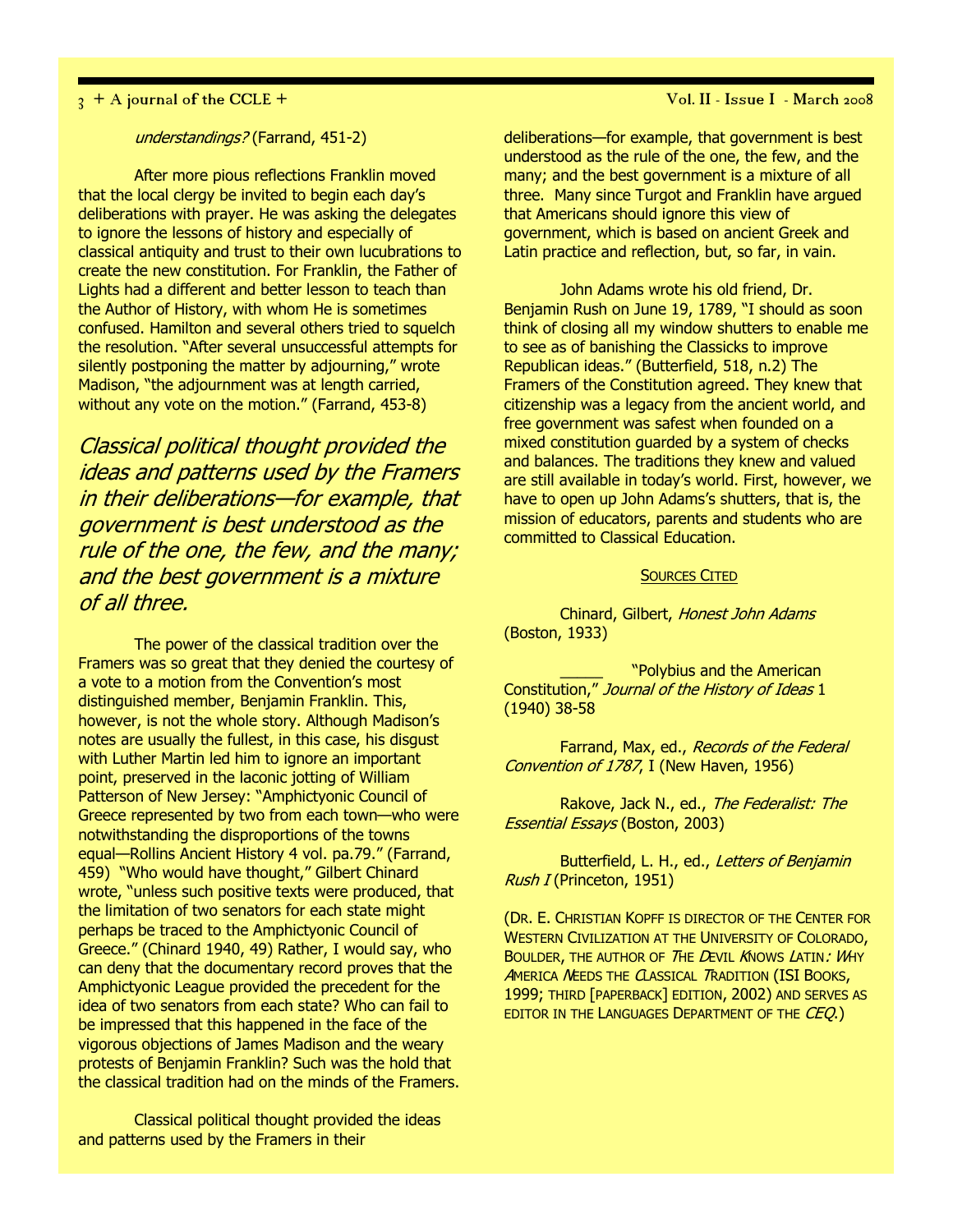#### 4 + A journal of the CCLE + Vol. II - Issue I - March 2008

### . . . ABOUT CCLE

THE PURPOSE OF THE **CONSORTIUM FOR CLASSICAL & LUTHERAN EDUCATION IS TO** PROMOTE, ESTABLISH, AND EQUIP INDIVIDUALS AND SCHOOLS COMMITTED TO CONFESSIONAL LUTHERAN DOCTRINE AND A CLASSICAL APPROACH TO EDUCATION.

**THE CONSORTIUM AND EVERY MEMBER** ACCEPTS WITHOUT RESERVATION THE CANONICAL BOOKS OF THE OLD AND NEW TESTAMENTS AS THE INSPIRED AND INERRANT WORD OF GOD AND ALL THE SYMBOLICAL BOOKS OF THE EVANGELICAL LUTHERAN CHURCH AS A TRUE EXPOSITION OF GOD'S WORD.

## KEEPING SCIENCE IN CONTEXT: THE CHALLENGE FOR THE CHRISTIAN **EDUCATOR**

BY ROSS BETTS

During the 1980s our first son attended a Lutheran school in Minnesota. His fourth grade teacher there had a tremendously positive moral presence, a loving disposition toward the children, and a captivating Bible story telling ability. In the matter of teaching science, however, she followed a practice of having the students redact from their science books any reference that might contradict Scripture, especially those which might suggest that the world was more than 6000 years old.

A better approach to contextualizing science in a classical education would be to incorporate historical and philosophical inquiries into science, its foundations, and its ongoing assumptions.

While this teacher's practice may have been appropriate for fourth graders, emphasizing the primacy of the truth of revelation over scientifically-derived truth, such a practice would not be appropriate for the upper grades. For older students, this approach would tend to pit revelation against science, a strategy which invites a compartmentalization of understandings, encourages dualism, and exacerbates the faith-reason distinction. A

better approach to contextualizing science in a classical education would be to incorporate historical and philosophical inquiries into science, its foundations, and its ongoing assumptions. Doing so not only makes for better Christian apologists but also helps Christians practice in the scientific realm with an intact faith.

Darwinism is a unique challenge for science education in a Christian context. That said, one should understand that Darwinism, while being an important scientific movement, is much more significant for the English-speaking world than it is for other European cultures. French scientific tradition, for example, is less receptive to Darwinism than is the English tradition (Glick). It is worthwhile to examine how other cultures critique English Darwinism so that our own approach to addressing it might be improved. We might also be able to engage mechanistic science and its worldview with a critique based on classical principles.

### When final causality is excluded from discussions of biology, our notion of the biological is diminished.

Etienne Gilson, the 20<sup>th</sup> century French historian of philosophy, has written a small volume, From Aristotle to Darwin and Back Again: A Journey in Evolution Species and Final Causality. This book provides ample information for a critique of Darwinism not usually seen in English circles. It explains the philosophical world-views that informed the thinking of Charles Darwin, Thomas Huxley, and Asa Gray. Gilson discusses the problem of final causality, that is purpose or end, in the study of biology. When final causality is excluded from discussions of biology, our notion of the biological is diminished.

The modern world from its inception was characterized by a break with medieval thinking. Discoveries in astronomy undermined Aristotelian scientific commitments. As a consequence, too, Aristotelian philosophy was undermined, especially in the area of causality and metaphysics.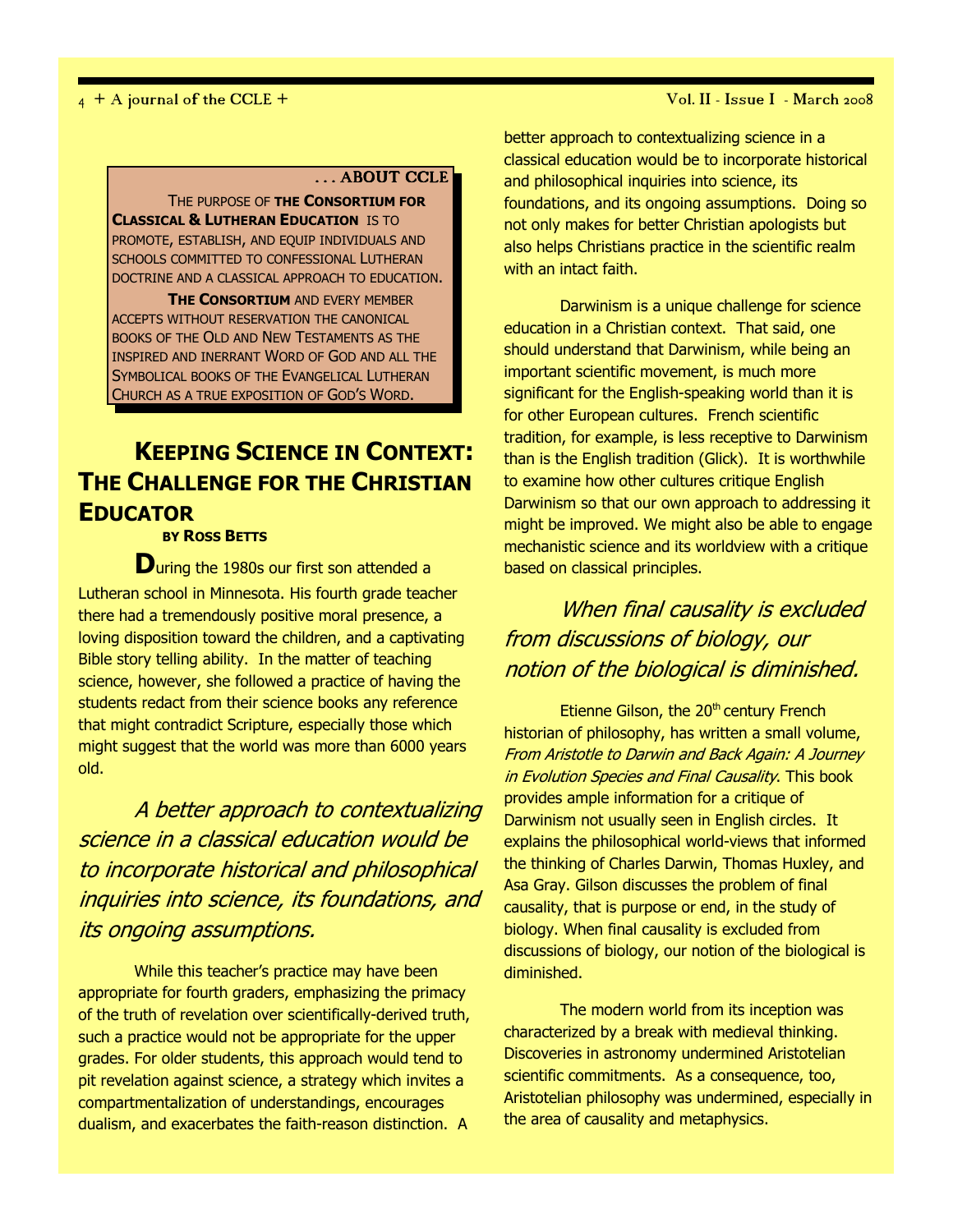### $5 + A$  journal of the CCLE +  $\overline{V}$  + A journal of the CCLE +

According to Aristotle, in his book Physics, there are four types of causality, modes of explanation that make a thing what it is. There are material and efficient causes. There are also formal and final causes. The material cause of something is the literal stuff of which it is made. A couch is made of wood, fabric, nails, etc. The couch could not exist without these material elements; they are materially necessary for an understanding of the couch. The *efficient cause* of an object is the agent or force immediately responsible for bringing matter and form together in the production of the object. Carpenters and artisans are the efficient causes of the couch. The formal cause is the pattern or essence of something; materials are assembled in conformity with this pattern. This would be the "ideal" thing of which the actual thing is a particular instance. The model or blueprint of the couch would represent its formal cause. Lastly, there is an object's *final cause*. The final cause is the end for which the thing exists. A couch exists to provide relaxation; that is its purpose. The couch would never have been built in the first place if there weren't the need for relaxation.

To use another instance of a thing described in this manner, consider a statue. Its material cause is the marble of which it is made. The efficient cause would be the sculptor. The formal cause would be the idea of the statute, the mental conception of it. The final cause or purpose would be beauty.

## Metaphysics is not something ethereal or unreal, but it contains categories necessary to describe all matter in its fullness.

Formal and final causes belong to the realm of metaphysics. Material and efficient causes do not require metaphysical consideration. Metaphysics is not something ethereal or unreal, but it contains categories necessary to describe all matter in its fullness.

Early in the modern period, Descartes and Francis Bacon sought to promote empirical science for the relief of man's estate, improving the practical lot of man. As such, both tended to discard those aspects of previous philosophies that impaired this project. For them, formal and final causality were not helpful in the mastery of

nature through science. They insisted that science and knowledge generally should avoid metaphysical speculation and concentrate on material and efficient causes.

The result has been a very successful enterprise which, when combined with technology, has provided great material blessings. Descartes advanced physics by establishing it more on a mathematical grounding. Of interest to us also though, he attempted to establish biology and medicine on a similar basis to physics, and failed after considerable effort (Gilson). The elimination of final causality at the outset of his thinking impaired Descartes' ability to develop an adequate philosophy of biology. As Avery Dulles has pointed out:

"Final causality is particularly important in the realm of living organisms. The organs of the animal or human body are not intelligible except in terms of their purpose or finality. The brain is not intelligible without reference to the faculty of thinking that is its purpose, nor is the eye intelligible without reference to the function of seeing." (Dulles)

While undergraduates learn biology from an evolutionary perspective, medicine is learned and practiced from the perspective of final causality.

An adequate understanding of biology ought to encompass the idea of purpose. People devoted to mechanism only (material and efficient causes), such as Descartes, and ultimately Darwin, have difficulty accounting for purposes and ends, which seem obvious in biology. Richard Dawkins, the contemporary Darwinist, famously claims, "Biology is the study of complicated things that give the appearance of having been designed for a purpose." The appearance of a purpose would tend to indicate that there is a purpose, except to a person who has an *a priori* assumption that no purposes exist in nature.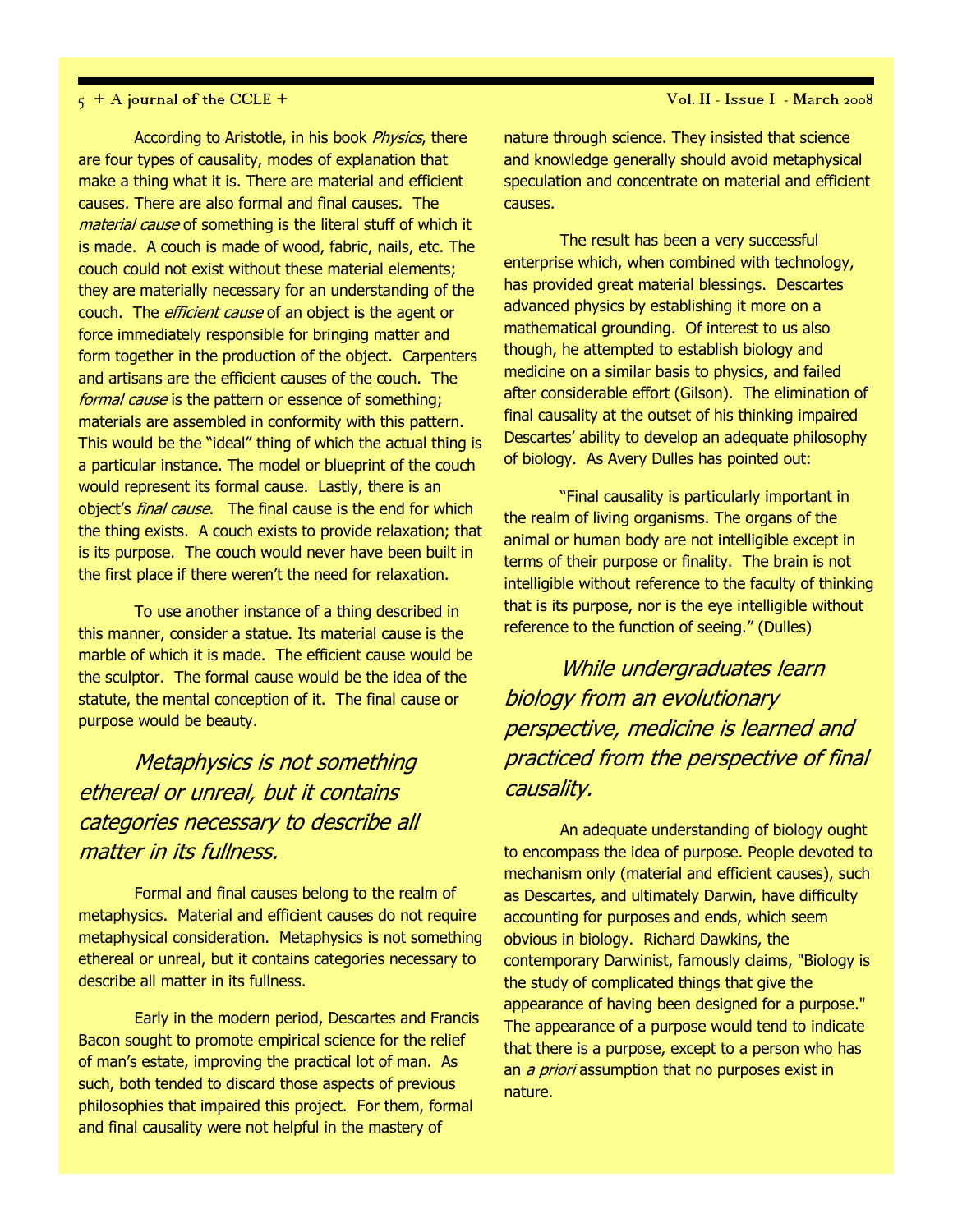The notion of final causality is very important for the practice of medicine. While undergraduates learn biology from an evolutionary perspective, medicine is learned and practiced from the perspective of final causality. Physicians are comfortable saying that an organ functions in a certain way. The idea of function in an organ implies that it is functioning as it *ought* to function, as it was *designed* to function. Most of the intuitions a physician has regarding therapy are guided by an assumption of design. Pathophysiology, the study of disease, describes those situations where the purposes of bodily systems work against each other.

### Most of the intuitions a physician has regarding therapy are guided by an assumption of design.

Darwin himself struggled with the extent to which his theory undermined final causes in nature. A trenchant observer of nature, he was often captivated by its beauty. He wrote to a friend, "You speak of adaptation being rarely visible, though present in plants. I have just recently been looking at the common Orchis, and I declare I think that its adaptation in every part of the flower quite as beautiful and plain, or even more beautiful than the woodpecker…I never saw anything so beautiful."(Gilson, 92))

Consider too Darwin's famous statement from The Origin of Species:

"There is *grandeur* in this view of life, with its several powers, having been originally breathed into a few forms or into one; and that, whilst this planet has gone cycling on according to the fixed law of gravity, from so simple a beginning endless forms *most beautiful and most* wonderful have been, and are being, evolved..."

As Gilson points out, "from (Darwin's) sentiment(s) to the notion of final causality the distance is short. The beauty of adaptations is that of means to ends. The adaptation of an organism to its surroundings and to its condition of existence, and those parts of an organism to other parts of it, are intelligible only from the point of view of their final result."(Gilson, 93) There is no grandeur in a mere mechanism. A transistor is interesting, possibly fascinating, but never grand. Grandeur is the

 $6 + A$  journal of the CCLE +  $V$ ol. II - Issue I - March 2008

sentiment felt in the presence of the beautiful, a sentiment corresponding to the perception of a final cause. To comment on beauty as he does shows that Darwin is attracted to ideas of final causality.

Yet for all this implicit attraction to beauty in nature, and thus purpose in biology, Darwin, as a good though unwitting Cartesian, says regarding flowers, butterflies, and birds that their beauty "has been effected through sexual selection, that is, by the more beautiful males having been continually preferred by the females, and not for the delight of man."(Gilson, 92)) Contemporary Darwinians E. O. Wilson and Richard Dawkins are more consistent in their refusal to admit purpose into biology. They are more theorists rather than observers of biology as Darwin was. They certainly have no experience in medicine, where notions of purpose in the individual organism are both obvious and necessary.

Leon Kass, a physician and professor at the University of Chicago, has argued for a broader consideration of both formal causes and final causes in biology. He notes that a problem with Darwinian thinking is in the notion of "higher." As Darwin says in The Origin of Species.

"Thus, from the war of nature, from famine and death, the most exulted object which we are capable of conceiving, namely the production of higher animals directly follows."

## According to Kass, biological science requires philosophy in order to gain coherence.

Darwin seems to mean by "higher" not higher in terms of reproductive success but higher in the common sense way one might think—higher in awareness, more fully alive and open to the world. Kass calls this higher "soul." "Soul" represents a formal cause of an organism. Kass argues that the Darwinian idea of ascent from simpler to higher life forms causes us to consider the "en-souled" nature of all life. He notes:

"Precisely Darwinism itself, which regards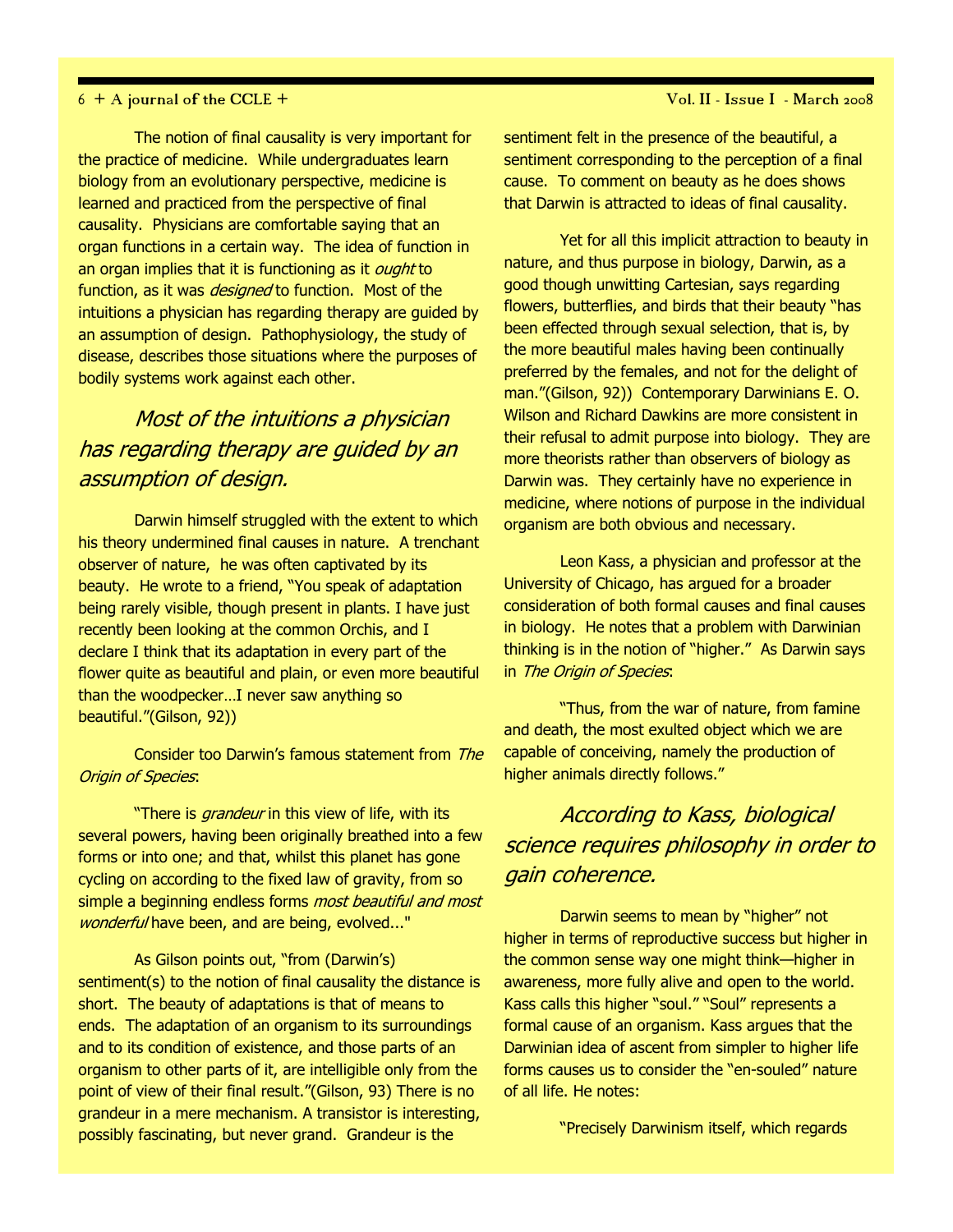the life of man as continuous with the rest of living nature, invites one to reconsider whether a notion of soul might be necessary in order to understand the aliveness of all living things, down to the very simplest." (Kass, 269-71)

Kass demonstrates the shortcomings of biology where philosophical considerations have been neglected. According to Kass, biological science requires philosophy in order to gain coherence.

Teaching science in the modern era, while being intentionally Christian and classical in our orientation, can provide many challenges. If we are to prepare Christians to enter this important field, we will need to provide them with all available weapons to keep science within its proper context. This needs to be done both for the sake of science students and so that we might develop a more humane science, one less prone to excessive and dehumanizing claims. Philosophy can be an ally in that goal, as Kass and Gilson show. Our Minnesota fourth grade teacher had the best of intentions, but to give our children the dichotomy of faith vs. science is to leave them vulnerable. Arming them with revelation alone is to have them enter the fray less than fully prepared.

#### SOURCES CITED

Glick, Thomas, ed. The Comparative Reception of Darwinism. University of Chicago Press, 1984.

Gilson, Eteinne. The Unity of the Philosophical Experience (Ignatius Press, 1999).

Dulles, Avery Cardinal. "God and Evolution" First Things, October, 2007.

Etienne Gilson, From Aristotle to Darwin and Back Again: A Journey in Final Causality, Species and Evolution, translated John Lyon (Notre dame Press, 1984).

Kass, Leon. Toward a More Natural Science: Biology and Human Affairs (The Free Press 1985).

(DR. ROSS BETTS PRACTICES MEDICINE IN GIBSONIA, PA AND SERVES AS EDITOR FOR THE SCIENCES DEPARTMENT OF THE CEO.)

 $7 + A$  journal of the CCLE +  $V$ ol. II - Issue I - March 2008

| <b>EDITORIAL STAFF OF</b>         |                                            |  |
|-----------------------------------|--------------------------------------------|--|
| THE CLASSICAL EDUCATION QUARTERLY |                                            |  |
| EDITOR-IN-CHIEF                   | <b>DR. STEVEN HEIN</b>                     |  |
| <b>DEPARTMENT EDITORS</b>         |                                            |  |
| <b>THE SCIENCES</b>               | DR. ROSS BETTS                             |  |
| <b>THE TRIVIUM</b>                | <b>DR. JAMES TALLMON</b>                   |  |
| ED. PHILOSOPHY                    | PR. WILLIAM HEINE                          |  |
| Administration                    | PR. STEPHAN KIESER                         |  |
| <b>LANGUAGES</b>                  | DR. E. CHRISTIAN KOPFF                     |  |
| ON-THE-FRONT-LINES                | <b>SUSAN TUCKER</b>                        |  |
|                                   | <b>PR RICHARD GAUB</b>                     |  |
| <b>WESTERN CIVILIZATION</b>       |                                            |  |
| (HUMANITIES)                      |                                            |  |
| THE CLASSICAL WORLD               | <b>KATHLEEN HEIN</b>                       |  |
| <b>ANCIENT &amp; MEDIEVAL</b>     |                                            |  |
| <b>WORLD</b>                      | PR. JOHN & ANGELA HILL                     |  |
| <b>RENAISSANCE &amp;</b>          |                                            |  |
|                                   | <b>REFORMATION ERA DR. KENT HEIMBIGNER</b> |  |
| THE MODERN ERA                    | <b>ERIKA MILDRED</b>                       |  |
| <b>BOOK REVIEW EDITORS</b>        |                                            |  |
|                                   | PR. ROBERT SCHAIBLEY                       |  |
|                                   | <b>NATE BOHLMANN</b>                       |  |

## REVERSING THE TRIVIUM

BY BRANDON BOOTH

As classical educators we are quite familiar with the *Trivium*. Its grammar, logic, and rhetoric describe more than a simple order of student development. They also describe a complete methodology for learning any subject at all. The Trivium is sacrosanct, but in order to understand it properly we must look at it in reverse. While our students progress from grammar up, our understanding of the Trivium as teachers ought to move from rhetoric down.

To be sure, grammar is the means (s/b first stage in the learning process) to a great education. Without it nothing else can be achieved. This obvious truth explains why this learning skill of the Trivium is easy to sell. In our culture where fundamentals are neglected in favor of encouraging self-esteem, it is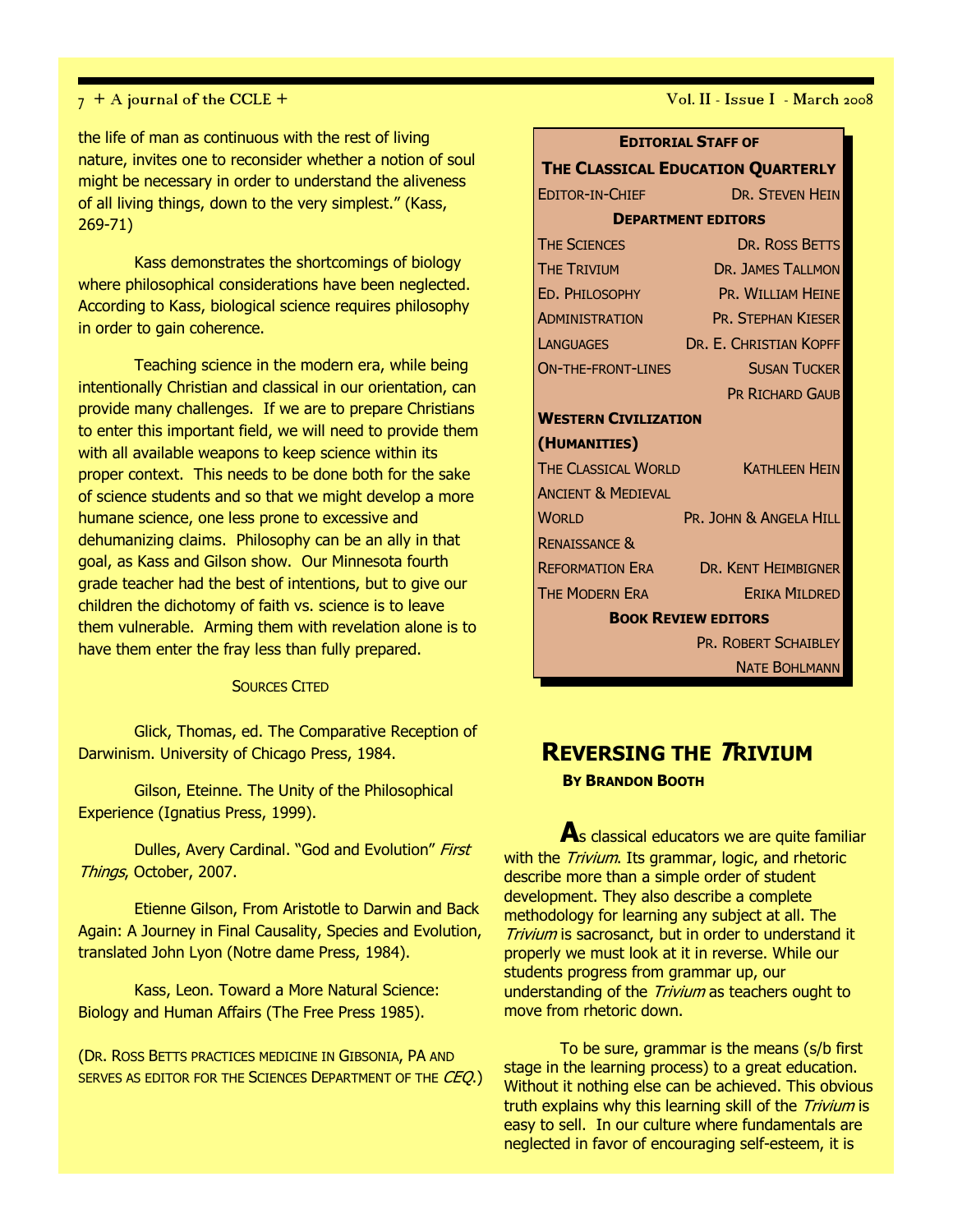### 8 + A journal of the CCLE + Vol. II - Issue I - March 2008

not surprising that many classical educators begin explaining the virtues of classical education by extolling the benefits of grammar. Even a Modernist mind can understand the utilitarian value of memorizing multiplication tables and phonics. A student with a suitable grammar education will be well equipped to read, write, and perform arithmetic.

### We can only truly know how to educate when we know the purpose of education.

Yet, if the wisdom of the ancients has taught us anything, it is that ends, not means, hold preeminence. The Philosopher, as our medieval fathers nicknamed Aristotle, showed us that a thing's essence, its true definition, could only be found by discovering its telos, its end or purpose. We know what a hammer is only when we know its purpose. A hammer is just that device whose purpose is to pound nails. More to the point, we only know how to use a hammer when we know the end for which it was created.

### We must begin by understanding its end, rhetoric.

The same applies to education. We can only truly know how to educate when we know the purpose of education. And to do this, I contend, we must reverse the Trivium. We must begin by understanding its end, rhetoric. Strictly speaking, rhetoric is the specialized art of eloquent persuasion. The ancients awarded it a category of its own among the arts, making it a distinct subject which could be systematically studied. It was often likened to the war-time art of generalship. There are, of course, certain guidelines which must be followed, but just as it requires more than memorizing troop formations to be a masterful general, being an eloquent rhetorician requires far more than following a list of rules about how many paragraphs a good essay should contain. Eloquence is not a singular skill; it is the practice of all the language skills in a discerning and creative way.

According to *The Philosopher*, falsity is repugnant to reason, evil is repugnant to virtue, and ugliness is repugnant to mature taste. Thus, only that which is true, good, and beautiful can ultimately be persuasive. This clearly applies to the character of the topics about which we speak; but, as the ancients stressed, it also applies to the character of the speaker himself. A master rhetorician must be, first and foremost, discerning, morally upright, and mature.

By extension then, in the Rhetoric Stage students put their discernment, moral character, and maturity to use. Ideally, they no longer need to learn the basic skills; instead, they practice those skills on the arts. Students graduate into the rhetoric stage, never out of it. This is the purpose of education: to produce masterful rhetoricians, men and women who are eloquent in whatever they do. Whether they are eloquent mathematicians, plumbers, or writers does not matter, for they will be prepared for whatever their calling may be.

How are we to produce masters of truth, goodness, and beauty if we have no access to The Truth, to The Good, and to The Beautiful Himself?

Thinking of the *Trivium* in this reversed manner has important and interconnected implications. First, if the essence of "classical" education is not its connection to the past but to the goal of creating rhetoricians, then any classical education divorced from a scriptural worldview is not truly classical. It fails in its purpose. How are we to produce masters of truth, goodness, and beauty if we have no access to The Truth, to The Good, and to The Beautiful Himself? The philosopher could see in general what was required to be a masterful rhetorician, but he could never grasp it in its particulars.

### A school's essence lies in its purpose, not in its curriculum.

The corollary to this truth is that "Christian" education, which is not classical, is not truly Christian. The two are inextricable. A traditionalmodern school, whose goal it is to produce cogs in the economic machine, whether or not its curriculum includes Bible classes, can be Christian in name only. A school built to make disciples can never have as its primary goal the production of slavish consumers. A school's essence lies in its purpose, not in its curriculum.

Second, a "classical" education which ends before students reach the rhetoric stage is also not truly classical. Once we see that the Trivium is an organic whole to be understood from the top down, this implication is obvious. Classical grammar schools